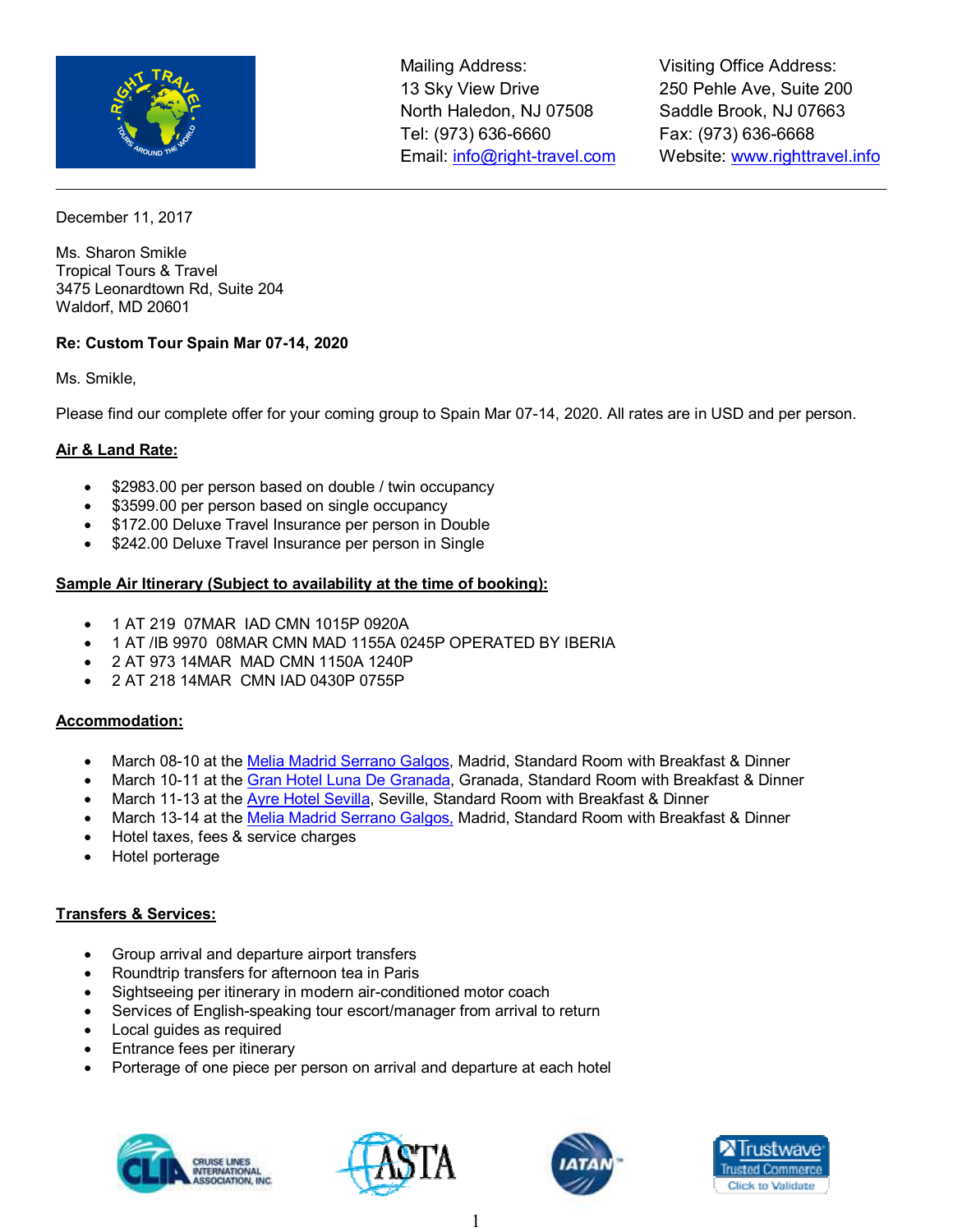

Visiting Office Address: 250 Pehle Ave, Suite 200 Saddle Brook, NJ 07663 Fax: (973) 636-6668 Website: www.righttravel.info

# **NOT INCLUDED:**

• Meals unless specified, optional tours, gratuities, and anything not mentioned in the package includes section.

 $\_$  , and the set of the set of the set of the set of the set of the set of the set of the set of the set of the set of the set of the set of the set of the set of the set of the set of the set of the set of the set of th

### **Deviation Fees:**

- Airfare is based upon the entire group traveling together on the same flights and same class of service. Any deviation from those flights is subject to \$300 per person plus any cost difference. Passengers may avoid deviation fees by purchasing their own airfare.
- Land rates are based upon group pricing. There is no refund for unused services.
- Name changes once full payment has been received will incur \$100 per person per change plus any airline/cruise cost associated with the change.
- Arrival and departure transfers will be accommodated for passengers who have purchased airfare independently and arrive/depart at the same group scheduled transfer time(s).

### **Passports:**

Passengers are required to hold a passport valid for six months beyond travel dates

### **Payment Deadlines & Important Dates:**

- \$300 non-refundable deposit to reserve services
- Balance Due 60 Days Prior to Departure

#### **Cancellation:**

- Once a payment has been made, cancellations will apply per the schedule below based on the date the written cancellation is received and will only be accepted in writing. If group fails to materialize, group deposit will be transferred to your next group within 24 months of original date, maximum two transfers.
- **Prior to Departure Penalty**
- Deposit is non-refundable
- 179 to 61 days: \$500 per person
- 60 to 31 days prior to departure: Cancellation fee will be 75 percent of trip cost
- 30 days or less/ no-show: Cancellation fee 100 percent of trip cost

### **Airlines:**

• Airline schedules and flights are subject to change without notice. Right Travel is not responsible for penalties incurred for tickets, international or domestic, not issued by Right Travel due to schedule and/or flight changes. If full payment is not received, seats will be canceled by the airline and may not be available to be rebooked on the same flights or at the same airfare.

### **Seat Assignments:**

• Seats will be requested per your completed passport name list and confirmed no earlier than 40 days prior to departure. Every airline has different group seating policies. For individual airline policies and other relevant information go to the airline website to view the updated policy related to seat assignments







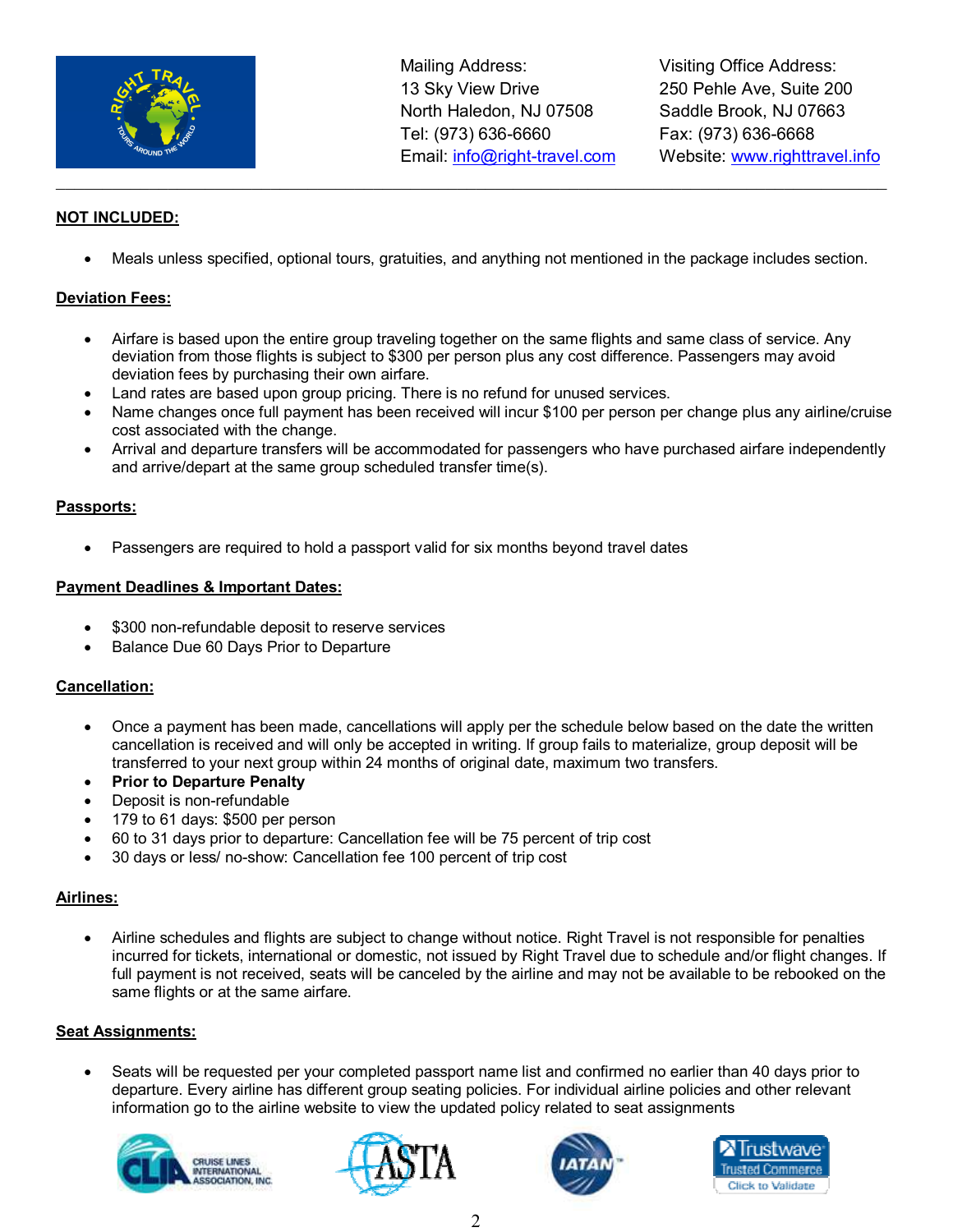

Visiting Office Address: 250 Pehle Ave, Suite 200 Saddle Brook, NJ 07663 Fax: (973) 636-6668 Website: www.righttravel.info

# **Luggage:**

• All Right Travel escorted tour buses allow one piece of luggage per person, plus carry-on bag. Additional baggage will be subject to a handling charge of \$100 per piece. As Right Travel will not be responsible for loss or damage to luggage and personal belongings, you MUST report any loss or damage immediately at the time of the incident and obtain a written report from the local authority for submission to your insurance provider. If your luggage is lost or damaged by the airlines, a baggage claim form MUST be filed with the carrier before leaving the airport. We recommend that you use brightly colored luggage tags, straps or other identifiers to help you locate you luggage upon arrival or to describe it in the event that it is lost.

 $\_$  , and the set of the set of the set of the set of the set of the set of the set of the set of the set of the set of the set of the set of the set of the set of the set of the set of the set of the set of the set of th

Should you have any questions, please do not hesitate to contact our office.

Best regards,

Medhat Elsergany Right Travel T: (973) 636-6660 Ext 201 F: (973) 636-6668 E: Medhat@right-travel.com W: www.righttravel.info







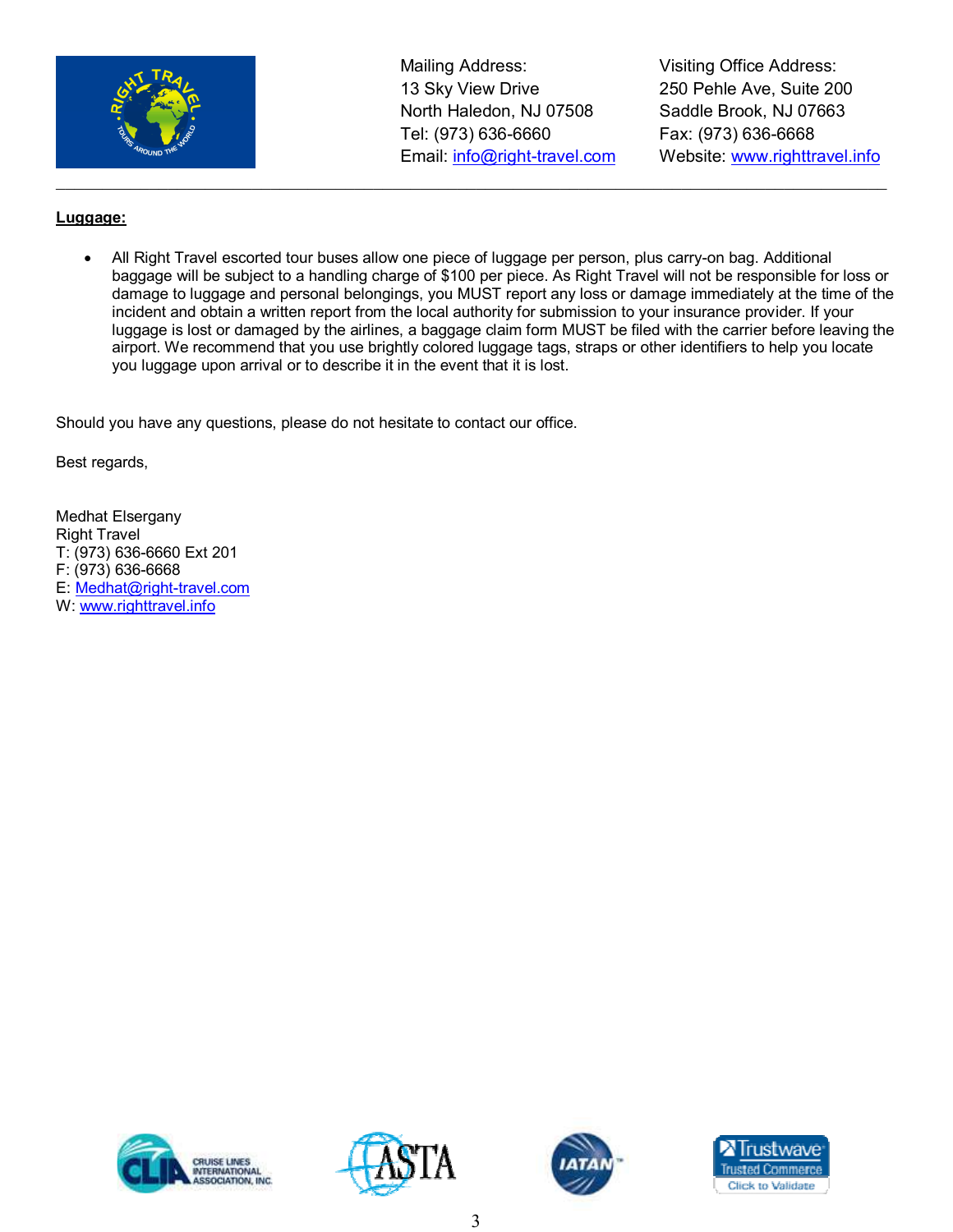

Visiting Office Address: 250 Pehle Ave, Suite 200 Saddle Brook, NJ 07663 Fax: (973) 636-6668 Website: www.righttravel.info

# **TROPICAL TOURS SPAIN MARCH 07-14, 2020**

 $\_$  , and the set of the set of the set of the set of the set of the set of the set of the set of the set of the set of the set of the set of the set of the set of the set of the set of the set of the set of the set of th

# **DAY 1: Sat - March 07, 2020 - Depart for Spain**

Depart for Spain

# **DAY 2: Sun - March 08, 2020 - Arrive in Madrid**

- Arrive in Madrid, Spain`s energetic capital and transfer to your hotel. Time to rest before tonight`s Welcome Drink and briefing by your Tour Manager on the upcoming journey through Spain
- **Overnight:** Madrid

# **DAY 3: Mon - March 09, 2020 - Madrid City Tour**

- Today`s tour of Madrid`s impressive architecture begins at the Plaza de Cibeles with its striking buildings. Continue to **visit the magnificent Royal**  Palace, Europe's second largest, and to the Plaza de Espana dominated by the monument to Cervantes, famed author of Don Quixote. Then, on to the world renowned **Prado Museum** where you can stand before masterpieces by Velazquez, Goya, El Greco and others.
- **Overnight:** Madrid
- **Meal: Breakfast**

# **DAY 4: Tue - March 10, 2020 - Toledo City Tour, Travel to Granada**

- Travel to nearby Toledo, the former capital city of Spain that still retains its medieval atmosphere and charm. Recognized as a UNESCO World Heritage Site in 1986, Toledo is known for its extensive monumental heritage and historical coexistence of Christian, Muslim and Jewish cultures. Take a panoramic drive along the Tagus River and enjoy **visit of the Alcazar of Toledo**. Walk through the **ancient Jewish Quarter** before **visiting the Santa Maria la Blanca Synagogue**, the oldest synagogue in Europe still standing. Next, **visit St. Tome Church**, with its magnificent masterpiece by El Greco. Then, drive across the arid landscapes of Don Quixote`s "La Mancha" to Granada in Andalucia for dinner and overnight
- **Overnight:** Granada
- **Meal: Breakfast**

### **DAY 5: Wed - March 11, 2020 - Alhambra Palace, Seville**















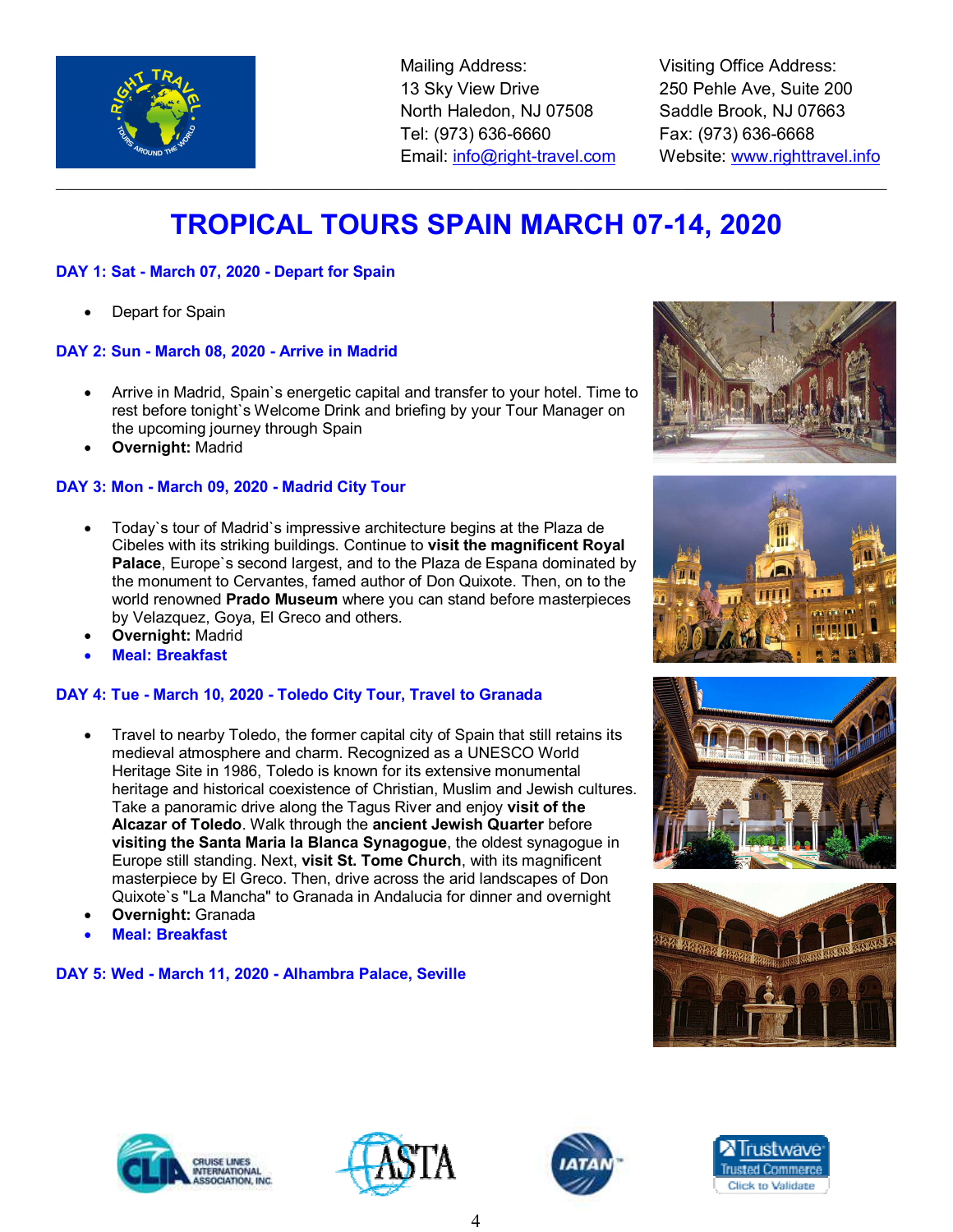

- Today`s sightseeing of Moorish Granada is highlighted by a **visit to the 13th century Alhambra Palace**, one of Spain`s most celebrated monuments, dramatically perched atop Assabica Hill and overlooking the entire city. This imposing hilltop fortress, declared a UNESCO World Heritage Site, is one of the world`s finest examples of Moorish art and architecture. During the reign of the Moors, the Alhambra served as the residence of the royal family\*. See spectacular views of the town and the Sierra Nevada Mountains before continuing to Seville, capital of Andalucia for overnight.
- **Overnight:** Seville
- **Meal: Breakfast**

## **DAY 6: Thu - March 12, 2020 - Seville City Tour**

- This morning **visit to the Seville Cathedral**, one of the largest Gothic cathedrals in the world. Built on the site of the former great Mosque, its original minaret, the Giralda Bell Tower, still stands. Admire the beautiful **Plaza de Espana** and the **Maria Luisa Park** by the Guadalquivir River. Explore the narrow streets and the many beautiful plazas of the quaint **old Santa Cruz Quarter**. Remainder of the day at leisure in the bustling downtown area to discover this vibrant city on your own.
- Tonight, enjoy a Flamenco Show performed by some of Seville`s leading Flamenco artists
- **Overnight:** Seville
- **Meal: Breakfast**

### **DAY 7: Fri - March 13, 2020 - Cordoba City Tour, Madrid**

- Depart Seville to Cordoba, founded by the Romans. The most famous site in the city is the **Mezquita de Cordoba**, once the largest mosque in the world that was transformed into a cathedral in the 16th century. The walking tour of the city includes the **ancient Jewish Quarter**, with its labyrinth of winding narrow streets and picturesque squares. The medieval **synagogue on Calle de los Judios** is one of only three originals still remaining in Spain. After lunch on your own, travel to Madrid for overnight.
- **Overnight:** Madrid
- **Meal: Breakfast**

### **DAY 8: Sat - March 14, 2020 - Depart Spain**

- Bid "adios" to Spain. Transfer to the airport for your departure flight
- **Meal: Breakfast**

Visiting Office Address: 250 Pehle Ave, Suite 200 Saddle Brook, NJ 07663 Fax: (973) 636-6668 Website: www.righttravel.info







# **ENJOY...YOUR...TRIP**